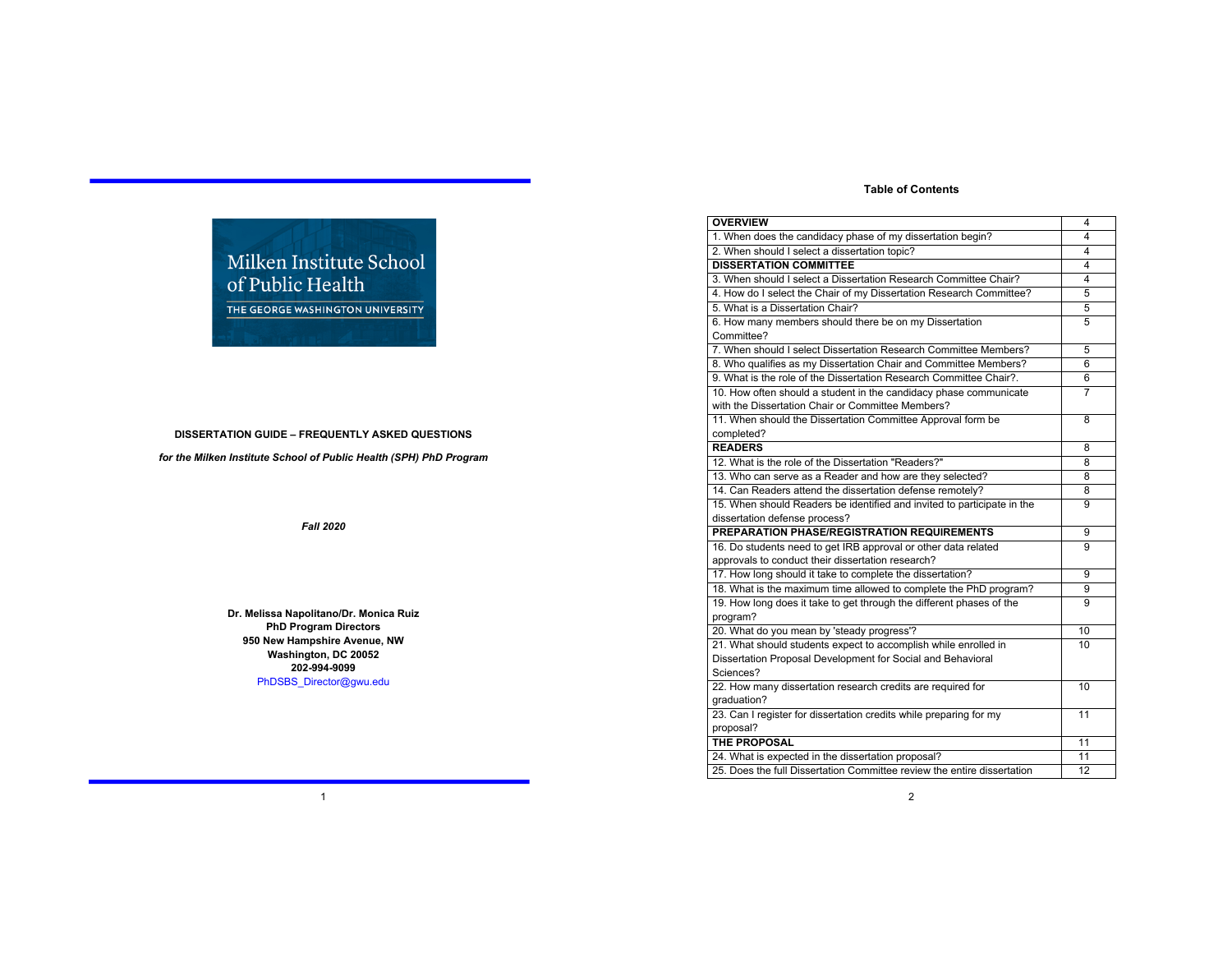| proposal or just chapters/sections?                                  |    |
|----------------------------------------------------------------------|----|
| 26. How much time do students need to give Dissertation Committee    | 12 |
| Members to review the final version of the proposal before the       |    |
| dissertation proposal defense?                                       |    |
| 27. Do Dissertation Committees meet as a group prior to the          | 13 |
| dissertation proposal? defense?                                      |    |
| 28. Who decides when the student is ready to defend the dissertation | 13 |
| proposal or the dissertation?                                        |    |
| 29. What is expected in the dissertation proposal defense?           | 13 |
| 30. What are the potential outcomes of the proposal defense?         | 14 |
| <b>THE DISSERTATION</b>                                              | 15 |
| 31. After a student has defended the dissertation proposal, what are | 15 |
| the requirements in regard to registering for credits?               |    |
| 32. What is the format for the dissertation?                         | 15 |
| 33. Publication and authorship                                       | 16 |
| THE DISSERTATION DEFENSE                                             | 16 |
| 34. When is the student ready to move to the oral defense?           | 16 |
| 35. How much time should students give Committee Members and         | 17 |
| Readers to review the dissertation?                                  |    |
| 36. How long is the oral dissertation defense?                       | 17 |
| 37. Who generally attends the dissertation defense?                  | 17 |
| 38. What happens during the defense?                                 | 17 |
| 39. Who are the voting members of the oral defense?                  | 18 |
| 40. What is the role of the Dissertation Chair during the defense?   | 18 |
| 41. What are the requirements to be registered as a student while    | 18 |
| revising my dissertation?                                            |    |
| <b>GRADUATION</b>                                                    | 19 |
| 42. What is the process to submit the final, approved dissertation   | 19 |
| for graduation?                                                      |    |
| 43. When do students officially graduate from the Milken Institute   | 19 |
| SPH at the George Washington University?                             |    |
| 44. What forms must be submitted to the Office of Student Records to | 20 |
| graduate?                                                            |    |
| <b>REFERENCES</b>                                                    | 21 |
| <b>WHERE TO SUBMIT REQUIRED DOCUMENTS</b>                            | 21 |

It is the expectation that doctoral candidates will work independently, under the guidance of their Dissertation Committee, to prepare an oral and written dissertation demonstrating the ability to analyze and solve a complex public health research question. A candidate's interpretation of the research results is expected to make a substantive, original contribution to the field of public health research and practice.

Below are some questions students and faculty may have about the candidacy phase of the PhD program and the dissertation. We recommend that you review the PhD Handbook (https://publichealth.gwu.edu/content/services-students#PhD) for additional information on the program.

# **OVERVIEW**

**1. When does the candidacy phase of my dissertation begin?**  The student moves to the candidacy phase after passing the comprehensive exam.

### **2. When should I select a dissertation topic?**

Most students do not have a well-formulated dissertation topic prior to beginning the program. Students generally begin shaping a dissertation topic during their first and second years in the program, using opportunities in classes as a way to learn more about a potential research topic. Students should also meet with faculty to discuss active research opportunities and relevant data availability. By the time you enter the candidacy phase, you should be well on your way to identifying a topic and a set of research questions.

# **DISSERTATION COMMITTEE**

# **3. When should I select a Dissertation Research Committee Chair?**

There isn't a hard and fast rule about when to select a Dissertation Research Committee Chair. Students work closely with a faculty member throughout their coursework and begin discussing possible dissertation topics early in the PhD program with that faculty member in mind as the Chair. In other cases, students "shop around" for a Dissertation Chair through meetings with many different faculty, learning about the broad range of research interests and capabilities of faculty in the home department and other departments in the school. Notably, it is common for students to keep their comprehensive exam committee as their dissertation committee. But, this is not a requirement.

As a matter of practical advice, we suggest that you identify a faculty mentor or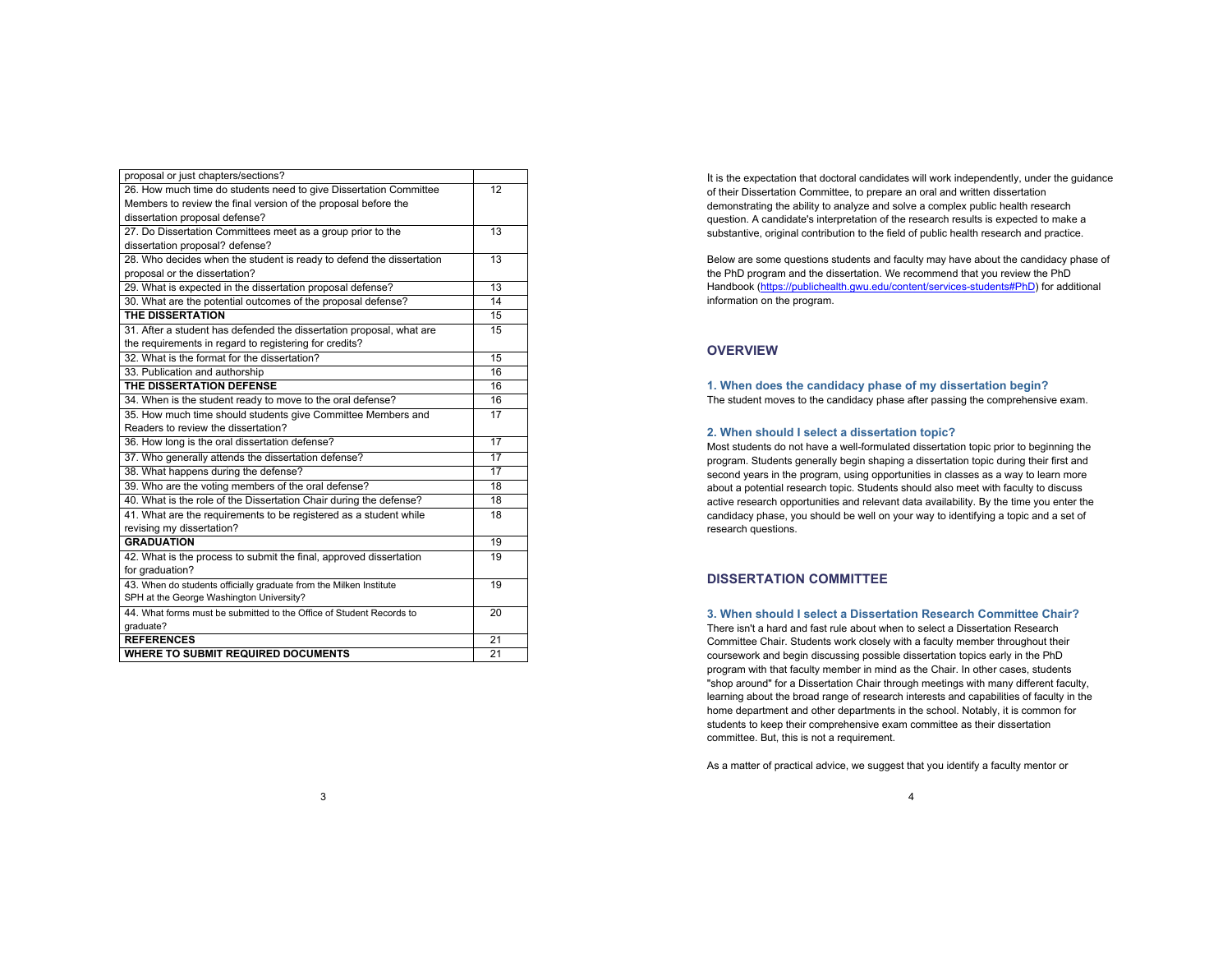potential Chair as your dissertation topic evolves to make sure you identify a piece of work that is feasible given the time and resource constraints and has public health relevance for your particular field. It is also important to identify a research mentor (whether that person becomes your Chair, a committee member, or an informal advisor) to discuss the data sources that will be necessary for you to conduct your research project. Sometimes, identifying the data sources you will use to complete your research will clarify the question of who would be a helpful and appropriate Dissertation Committee Chair.

Students are required to have a potential Chair identified, as well as a dissertation topic, prior to enrolling in *Dissertation Proposal Development for Social and Behavioral Sciences.*

**4. How do I select the Chair of my Dissertation Research Committee?** 

Selecting the Dissertation Research Committee Chair is an important decision. Students should select faculty who bring some combination of content knowledge, methodological expertise, prior experience mentoring students, and a willingness to work closely with the student as an advisor throughout the dissertation research phase. Students should meet with faculty throughout the pre-candidacy phase to learn about faculty research interests and strengths and to identify faculty with might serve as a Dissertation Research Committee Chair. Students should also consult with their program directors to identify faculty to meet with to discuss potential dissertation topics or common research interests. As students sharpen their research interests and get to know faculty across their departments and the school, they will identify an individual to ask to serve as their Chair. Often, the student will seek guidance from the Chair about other members who might serve on the Dissertation Research Committee.

#### **5. What is a Dissertation Chair?**

This is a member of your dissertation committee who will be elected to run the proposal and dissertation defense(s).

# **6. How many members should there be on my Dissertation Committee?**

Dissertation Research Committees consist of 3-5 members, including the chair. It is most common to have a Chair plus two additional members, for a total of 3 members.

#### **7. When should I select the Committee Members?**

Students generally select a full Research Committee as they begin working on the dissertation proposal. Dissertation proposals must be reviewed in full by all Committee Members, with most proposals requiring at least two rounds of full review. Students should have a Chair in mind (meaning that the student and faculty member have had several discussions about the proposed topic, data sources, methodological approach

and key challenges) prior to beginning *Dissertation Proposal Development for Social and Behavioral Sciences*. Committee members may be identified prior to enrollment in *Dissertation Proposal Development for Social and Behavioral Sciences* as well, although members are often selected during this proposal preparation phase.

#### **8. Who qualifies as my Dissertation Chair and Committee Members?**

Dissertation Chairs and Committee Members have doctoral level training and commonly hold a PhD, DrPH, ScD, MD, or other related degree. All members of the Dissertation Committee must have doctoral level training, although exceptions to this rule can be made on a case by case basis by the PhD program director. The Chair and members have some combination of training, expertise, and mentoring experience to provide the necessary guidance and support during the student's dissertation research phase. Some members of the committee may be chosen because of their depth of knowledge about the student's topic, while others may participate on the committee primarily because of their expertise in relevant research methods.

The Dissertation Chair must be a GW faculty member; the Chair does not have to be a member of the student's home department. The Dissertation Committee must include at least one full-time regular or research Milken Institute School of Public Health faculty member and at least one faculty member from the student's home department (these may be the same person). Dissertation Committees can include members from outside of GW as well, although many Committees consist of Milken Institute SPH faculty only.

#### **9. What is the role of the Dissertation Research Committee Chair?**

The initial role of a Chairperson is to help students develop a focused, rigorous and manageable research project that will meet the resource, data and time constraints of the program. While the student is responsible for the formulation of the project, including specific aims, research design, hypotheses and technical approach, the Chair is expected to provide constructive input and timely feedback to help the student develop his or her dissertation proposal.

The advisor should have the expertise to guide the student through the candidacy phase. The Chair may take on varying roles during the process, depending on the student, the topic, the research approach, or other factors. For example, Chairs often serve as:

1. Advisor – This is the principal advisor who works with the student on all or most chapters and likely will completely examine and approve the proposal draft chapters/materials prior to submitting it to the rest of the committee for review and comment. In this case, the Chair is an expert in the field of study who can provide advice and mentoring on methodologies and analyses and has significant expertise in the dissertation topic. The Chair may be a senior or junior level faculty member.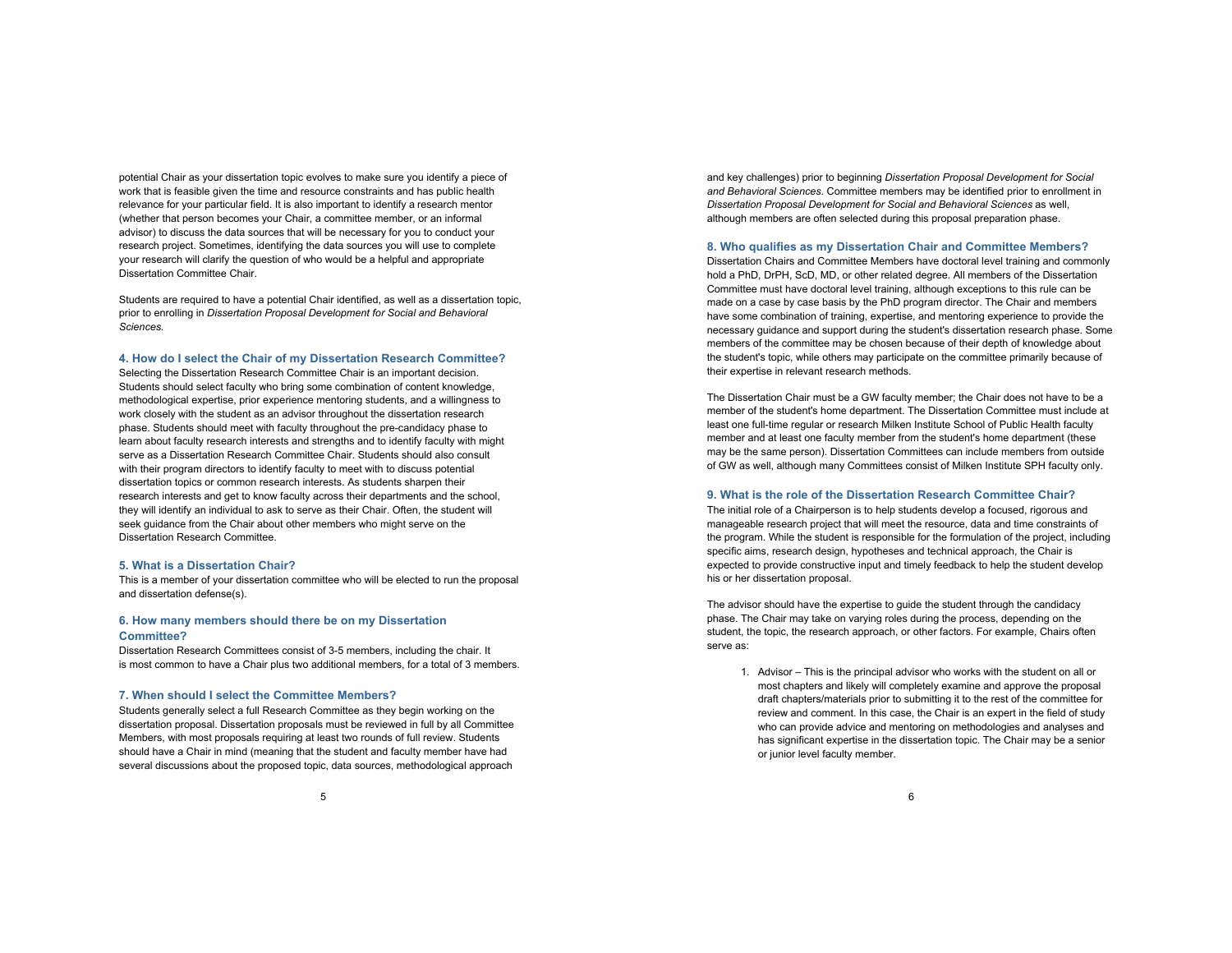- 2. Coordinator In this scenario, the Chair serves more of a leader/administrator of the committee to ensure that the student meets all requirements, conditions and timelines. The Chair may not necessarily have the expertise to review all chapters/sections of the dissertation and consequently the student will also rely on the other Committee Members and other advisors as necessary for the initial review of specific areas/chapters. The Chair will provide guidance on his or her areas of specific expertise, whether it is the topic, the methods used, the analysis, etc. Chairs who serve in a "coordinator" role are often more senior faculty members.
- 3. Director This Chair will lead the student through each part of the dissertation as the dissertation is likely a piece of a larger body of research that he/she is currently working on. Here the Chair is intimately involved with the student in the selection of the methods, direction of the analysis and the ultimate outcome of the research. Other Committee Members serve as more of a review board or provide targeted advice on components of the research. This Chair may be a senior or junior faculty member.
- 4. Some combination of above Chair roles and responsibilities vary based on expertise and preferred mentoring style, prior working relationships with the students, time constraints and availability, and many other factors.

Regardless of the specific role, the Chair is expected to regularly review student progress and serve as a mentor, assuring that the dissertation process moves forward smoothly in accordance with Milken Institute SPH guidelines. The Chair will carefully review the dissertation proposal and provide detailed written comments to the student, be available to discuss these comments, and review a revised proposal prior to determining that the student is ready to defend the proposal before the full committee and outside readers.

## **10. How often should a student in the candidacy phase communicate with the Dissertation Chair or Committee Members?**

Students who are working on dissertation proposals or research are responsible for maintaining ongoing and regular communication with the Dissertation Chair and Committee Members. Students are encouraged to discuss expectations about communication with the Chair and Committee Members early in the process to facilitate progress and keep the research project on track. The dissertation process works best when the student and dissertation committee have agreed upon a style and frequency of communication (for example, monthly memoranda from the student providing updates on the student's progress, or explicit deadlines for Committee Members to review chapters or related materials) and when submission of research products and timelines for review of chapters or other materials are clarified and respected.

# **11. When should the Dissertation Committee Approval form be completed?**

The Doctoral Dissertation Committee Approval Form identifies the Chair and committee members and is signed by the Department Program Director. The signed form is submitted to PhD Student Records (PhDSBS\_Admin@gwu.edu) as soon as the Committee is constituted. This form does not include the names of potential Readers. All dissertation forms can be accessed from the PhD section of the website (https://publichealth.gwu.edu/content/services-students#PhD).

# **READERS**

#### **12. What is the role of the dissertation "Readers?"**

Two "Readers" serve as outside examiners or external reviewers. Readers attend the dissertation defense and actively participate as examiners along with Dissertation Committee Members. Readers are not members of the dissertation committee and do not review draft chapters of the dissertation. Readers do not provide written or oral feedback on the dissertation to the student or Committee Members prior to the dissertation defense. Readers receive the full dissertation draft for review prior to the dissertation defense along with the members of the dissertation committee, generally about 4-5 weeks prior to the dissertation defense date (minimum of 2 weeks with approval of committee). Readers are voting members at the dissertation defense.

#### **13. Who can serve as a Reader and how are they selected?**

Readers should have relevant expertise to provide a critical review of the dissertation and may be selected because of their research, content, or practice-related skills and experience. Readers may come from GW, local organizations, government agencies, other universities, or other settings. Readers are required to have doctoral-level credentials or the equivalent, although exceptions can be made depending on the relevance to the student's topic.

Readers are selected in consultation with the Dissertation Chair. Often, students suggest individuals as Readers to the Chair after consultation with other faculty or outside expert researchers or practitioners. Readers must be approved by the Dissertation Chair and must agree to participate in the dissertation defense. Readers must be available to attend the dissertation defense.

#### **14. Can Readers attend the dissertation defense remotely?**

Yes, Readers can attend the dissertation defense remotely, if not available to attend inperson. This is a decision made by the student, the Dissertation Chair, and the reader and may require logistical support to make sure that technical issues do not delay the defense. We recommend selecting readers who will be able to attend the defense in person, although this is not a requirement.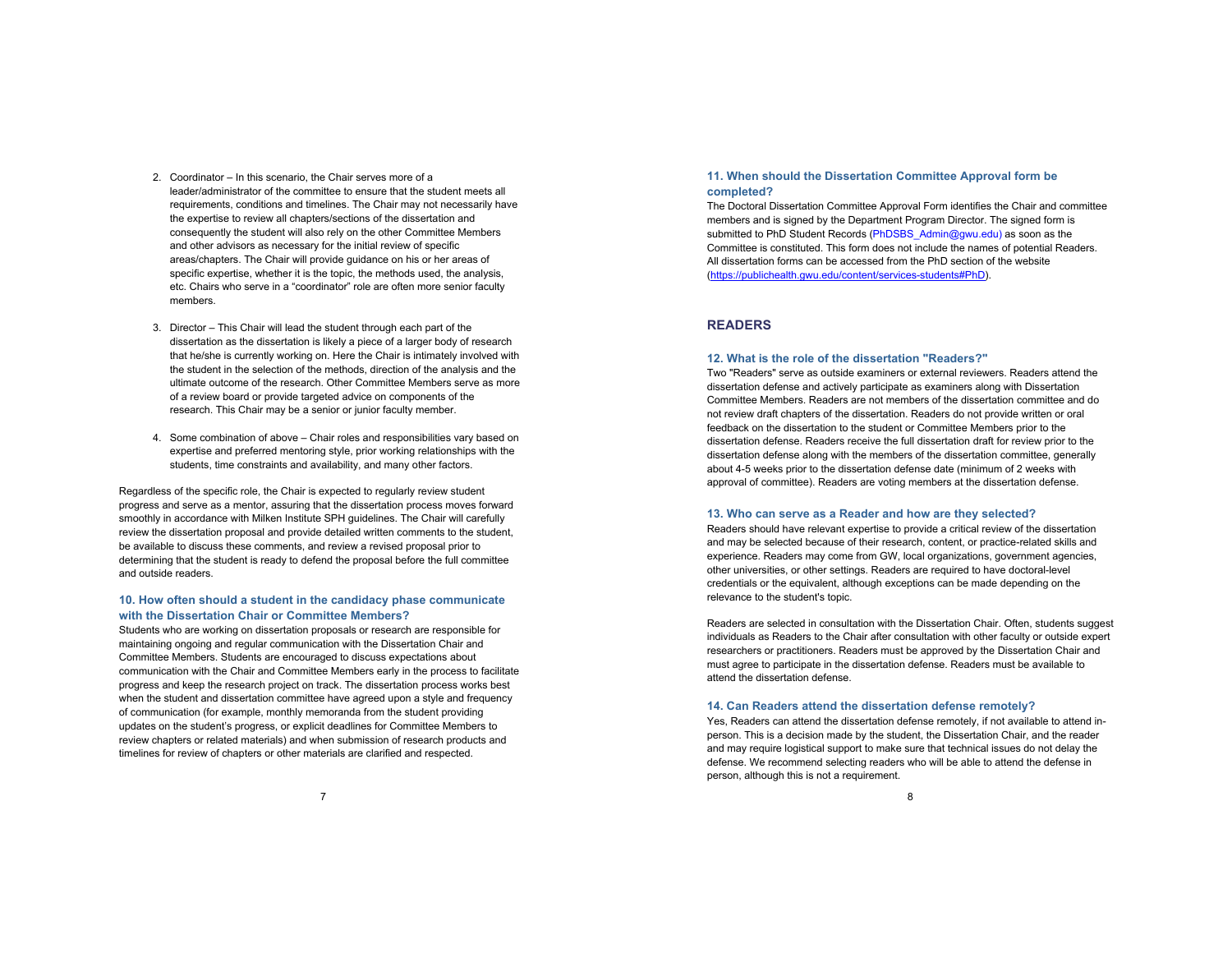# **15. When should Readers be identified and invited to participate in**

# **the dissertation defense process?**

Students and the Committee Chair may discuss the selection of readers when first developing a dissertation proposal; at other times, Readers are not identified until a student is closer to finishing a draft dissertation. But remember, Readers must have an opportunity to review the dissertation draft at least 4-5 weeks prior to scheduling the oral defense.

# **PREPARATION PHASE/REGISTRATION REQUIREMENTS**

# **16. Do students need to get IRB approval or other data related approvals to conduct their dissertation research?**

In most cases, the answer is yes. Students should discuss the IRB approval process with their Dissertation Chair. Research involving human subjects must be submitted through the GW Institutional Review Board (IRB) via the Office of Health Research (OHR). Students are required to comply with all IRB regulations related to their work. This may include getting prior approval for use of data, development of a data use agreement, inclusion on an approved researcher's list, or other datarelated requirements. It is the student's responsibility to complete, and keep current, the necessary CITI training certifications.

#### **17. How long should it take to complete the dissertation?**

The time necessary to complete and defend a dissertation can vary by student, depending on the complexity of the topic, challenges obtaining required data, competing demands on the student's schedule, or other considerations. Students should select a dissertation topic and research approach that can be completed within a 12-18 month period.

# **18. What is the maximum time allowed to complete the PhD**

# **program?**

The maximum time allowed to complete the PhD Program is 7 years.

# **19. How long does it take to get through the different phases of the program?**

Students must make steady progress toward completion of the PhD degree through the pre-candidacy and candidacy phases. We encourage students to maintain a schedule of classes and achievements to enable them to complete the program in 4-5 years.

#### **20. What do you mean by 'steady progress'?**

Students must make steady progress throughout the program. This means they must be actively engaged in coursework, comprehensive exam preparation, dissertation proposal development, or dissertation research throughout their time in the program, depending on the phase of their training. Students may require more than two years to complete coursework, or may need additional time to prepare for comprehensive exams or the dissertation proposal defense, but these are considerations that must be discussed and agreed to by the department program director, the PhD Program Director and other faculty as appropriate. Students who are not making adequate progress in different phases of the program will be required to meet explicit deadlines that are deemed reasonable by the program director and, if applicable, Dissertation Chair. Students may be withdrawn from the program if their progress is stalled and they are unable to successfully progress through the stages of training.

# **21. What should students expect to accomplish while enrolled in**  *Dissertation Proposal Development for Social and Behavioral Sciences?*

Typically, students enroll in *Dissertation Proposal Development for Social and Behavioral Sciences* in the fall semester after completing all required coursework and successfully passing the comprehensive exams. The purpose of the course is to help the student develop the dissertation proposal. Students should have identified a dissertation topic and relevant data sources, as well as a general research approach, prior to enrolling in the class. Students are required to meet with the course instructor before the class begins to discuss the proposed topic and are required to submit a onepage abstract of the dissertation proposal before the first class session. The student should have identified a Dissertation Committee Chair before the class begins. The class is very interactive; students are expected to move through dissertation proposal components and refine their research aims and methods through presentations in the class and in-depth discussions and critiques of sections of the proposal. Students prepare an oral dissertation proposal defense along with the written proposal and practice their presentation skills with their fellow classmates and the instructor.

# **22. How many dissertation research credits are required for graduation?**

The dissertation research requires 7 credits for graduation.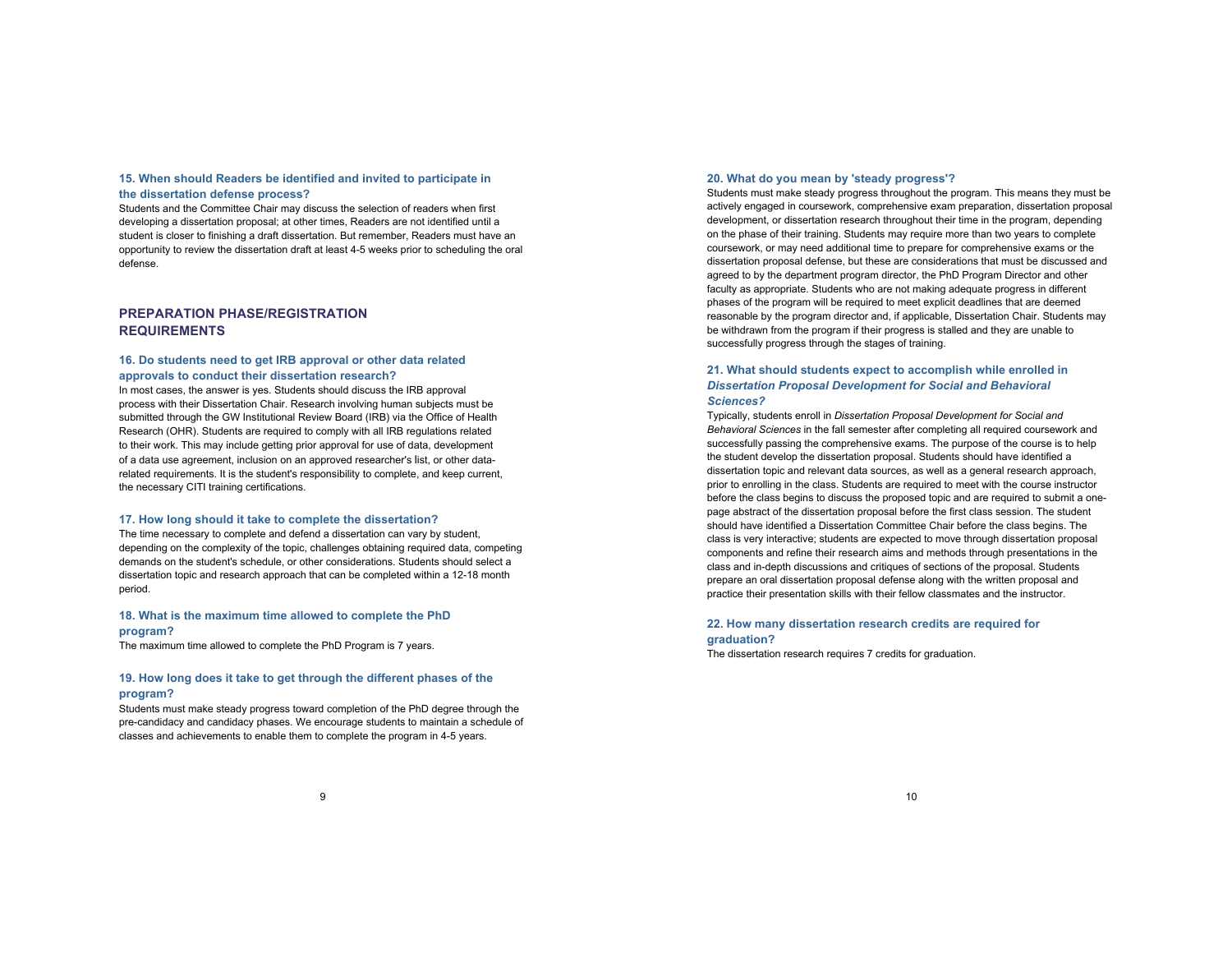# **23. Can I register for dissertation credits while preparing for my proposal?**

No. Students may register for dissertation research credits after they successfully defend the dissertation proposal. Students generally enroll in *Dissertation Proposal Development for Social and Behavioral Sciences* the semester after passing the comprehensive exam or during the next semester when the class is available. For example, if comprehensive exams are given in June, a student who has developed a dissertation topic would take *Dissertation Proposal Development for Social and Behavioral Sciences* in the fall semester after comps. Students who need additional time to formulate their topic would work on developing their topic during the Fall semester (in addition to taking additional coursework to satisfy elective requirements) and would enroll for *Dissertation Proposal Development for Social and Behavioral Sciences* in the Spring semester. Students should plan ahead to make certain that *Dissertation Proposal Development for Social and Behavioral Sciences* will be offered in their preferred semester.

Students prepare the dissertation proposal during *Dissertation Proposal Development for Social and Behavioral Sciences*. If a student is not ready to defend the proposal immediately following *Dissertation Proposal Development for Social and Behavioral Sciences*, he or she may enroll in an elective course. If students have already satisfied their other requirements and do not wish to take course for credit, they will be required to register for one credit of continuous research.

Note: *Continuous research (PUBH 0940) does not count toward the dissertation research credit requirement or any other curricular requirements for completion of the PhD degree.* 

Information on registration requirements can be found in the PhD Student Handbook – https://publichealth.gwu.edu/content/services-students#PhD.

# **THE PROPOSAL**

#### **24. What is expected in the dissertation proposal?**

The dissertation proposal should provide a clear and thorough plan of the proposed research. The proposal includes the first several chapters of what will become the dissertation (everything but the results and discussion). The dissertation proposal is sometimes referred to as the first three chapters of the dissertation, although this may vary by department and by the scope of work. The three chapters are often referred to as 1) background; 2) literature review; 3) methods. Generally, the dissertation proposal includes:

o The statement of the problem, which describes the nature and history of the problem or issue being studied and the potential significance of the proposed research and the relevance to public health. The statement should answer the question: How is this topic and approach to the research significant and/or original?

- o A literature review, which details prior research in this area and provides a historical and conceptual framework. The review includes relevant literature published to date on the research topic.
- o Research methods, with clear, concise and specific details explaining the research question and/or hypotheses, methods and design, human subjects review, and limitations of the dissertation research. The methods section of the proposal describes the tools that will be used in the research, the data sources and analytical plan. The data analysis plan provides a detailed discussion about how the data collected will be managed and analyzed to address the research question(s). This should include an overview of the timetable for the project.
- o A statement of the expected contributions and a discussion of the limitations of the research.
- o An anticipated timetable that accounts for all phases of the dissertation research, a discussion of potential challenges to meeting that timetable and ways to address the challenges.

# **25. Does the full Dissertation Committee review the entire dissertation proposal or just chapters/sections?**

All Committee Members must review the entire dissertation proposal and provide written feedback prior to the decision to move forward with the student's dissertation proposal defense. The version of the proposal that is sent to the Committee members prior to the proposal defense should reflect at least one full round of review by the full Committee and revision by the candidate.

# **26. How much time do students need to give Dissertation Committee Members to review the final version of the proposal before the dissertation proposal defense?**

The revised version of the proposal that will be discussed at the dissertation proposal defense must be sent to the dissertation committee for review *at least four calendar weeks prior to the scheduled proposal defense*. The review period prior to the defense should be agreed upon by all Committee Members to take into account vacation periods or other considerations that could necessitate a longer review period.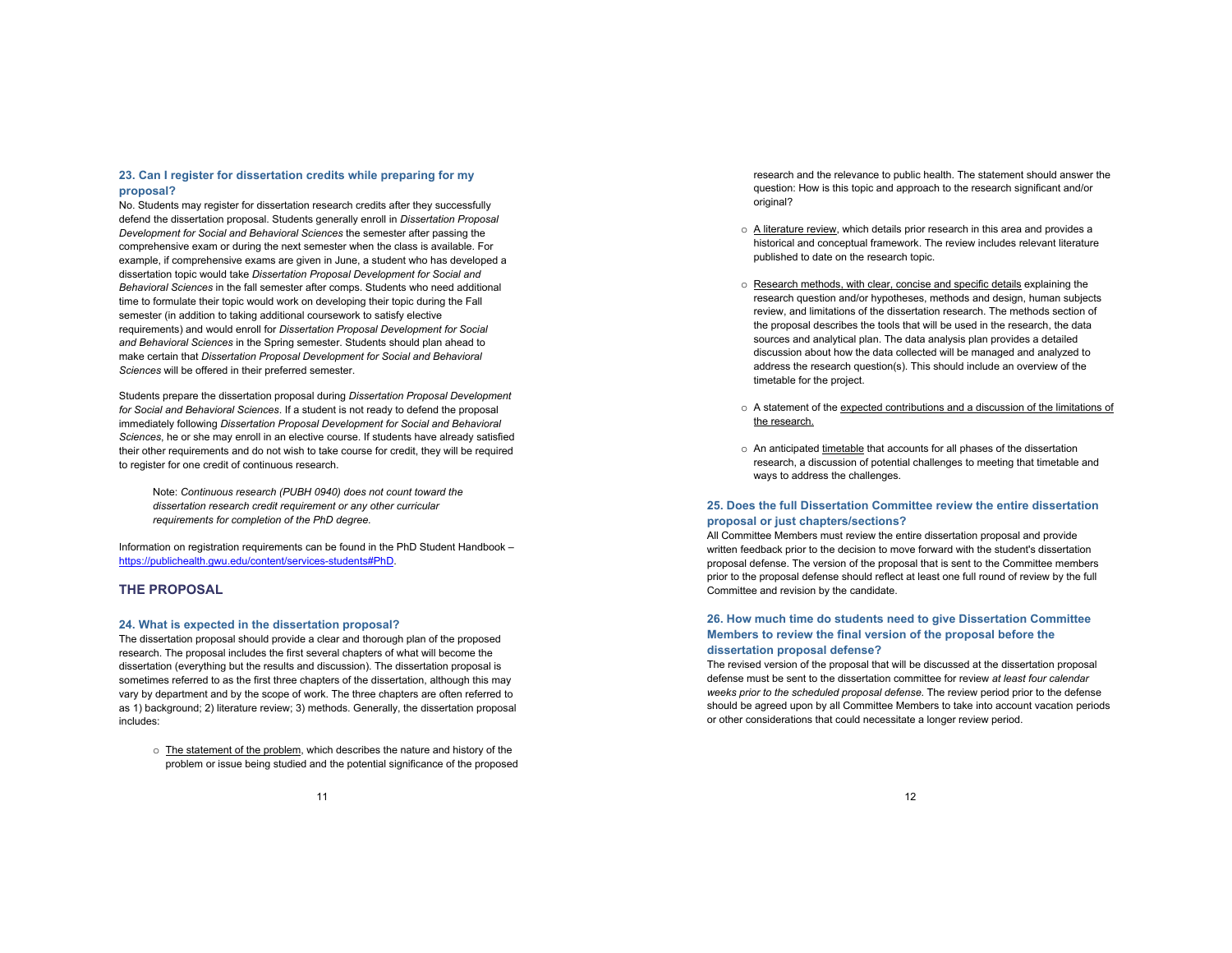# **27. Do Dissertation Committees meet as a group prior to the dissertation proposal defense?**

Dissertation Proposal Committees may meet as a group prior to the dissertation proposal defense, although this is not required. Some Committees may schedule a call to address issues that arise during the proposal development or dissertation stage. It is common, however, for committees not to meet as a group outside of the dissertation proposal defense or the dissertation defense. The student should discuss the meeting schedule or style with the Chair and Committee Members.

# **28. Who decides when the student is ready to defend the dissertation proposal or the dissertation?**

The Chair and Committee Members must determine that the candidate is ready to move to the proposal defense phase before the defense can be scheduled. The department program director also reviews the proposal prior to setting the date for the proposal defense. The same process is used later to determine that a student is ready to defend the dissertation. Should any committee member deem that the student is not ready to proceed to the defense, they must notify the Dissertation Committee Chair one week prior to the date of the scheduled defense. The *Doctoral Dissertation Proposal Defense Request Form* should be completed and submitted to PhDSBS\_Admin@gwu.edu.

#### **29. What is expected in the dissertation proposal defense?**

Students prepare a formal oral presentation as part of their dissertation proposal defense. Presentations should include sufficient detail to give the Committee Members confidence that the candidate can accomplish what is proposed, that the study is methodologically rigorous and that the topic and approach will make a valuable contribution to the field of study.

The proposal defense is scheduled for two hours. During the first 20 minutes the candidate presents an overview of the research proposal. This requires that the candidate be prepared to present the entire proposal (with the use of a PowerPoint slide presentation and handouts, if appropriate) in sufficient detail to provide an overview of the project and identify key research objectives and approach.

The Members of the Committee will then have the opportunity to question the student on any aspect of the proposal. The student must be prepared to explain the details of the proposed research and defend key decisions made in the design of the research project. The student may also be asked to consider challenges to completing the research, the potential contribution of the work to the field, various assumptions included in the approach, or other aspects of the research.

All members of the Dissertation Committee must attend the proposal meeting. The PhD department program director may attend the proposal defense or may designate another representative to attend in his/her stead.

#### **30. What are the potential outcomes of the proposal defense?**

There are three possible outcomes of the proposal defense: *accept without modifications*, *accept with modifications*, or *reject (re-defense required)*. If the Dissertation Committee accepts the proposal, either no changes are required, or the changes are so minor as to not warrant additional review. If the committee accepts the proposal with modifications, the student will be required to make moderate to substantial modifications to the proposal and perhaps to respond to a series of questions or suggestions from the Committee. The terms of the revisions should be agreed upon immediately following the defense with the candidate and the Committee present. In cases when the proposal is accepted with modifications, the Dissertation Chair provides a written memo to the student describing the required changes and specifying the review process required to approve the proposal. For example, the Committee may decide that the Chair can be the sole reviewer for purposes of the revised proposal or may prefer that Committee Members also review all or part of the proposal revisions. In most cases, the Committee does not meet as a group but goes through the revision approval process electronically. If substantial changes are required, however, the Committee may determine that it is necessary to meet by phone or in person to discuss the revisions.

If the Committee rejects the proposal, the candidate has one additional opportunity to redefend the proposed research after the candidate has addressed all of the outstanding issues raised by the Committee. This re-defense follows the same processes used in the initial defense.

Once the dissertation proposal has been accepted by the Committee and any required changes have been addressed and accepted by the Chair and Committee Members, the candidate moves to the final dissertation research phase.

The signed *Doctoral Dissertation Proposal Defense Report Form* must be signed by all Dissertation Committee Members, indicating whether the student's proposal was accepted, accepted with modifications, or rejected. The form can be found on the website at (https://publichealth.gwu.edu/content/services-students#PhD). The signed form must be submitted to PhDSBS\_Admin@gwu.edu.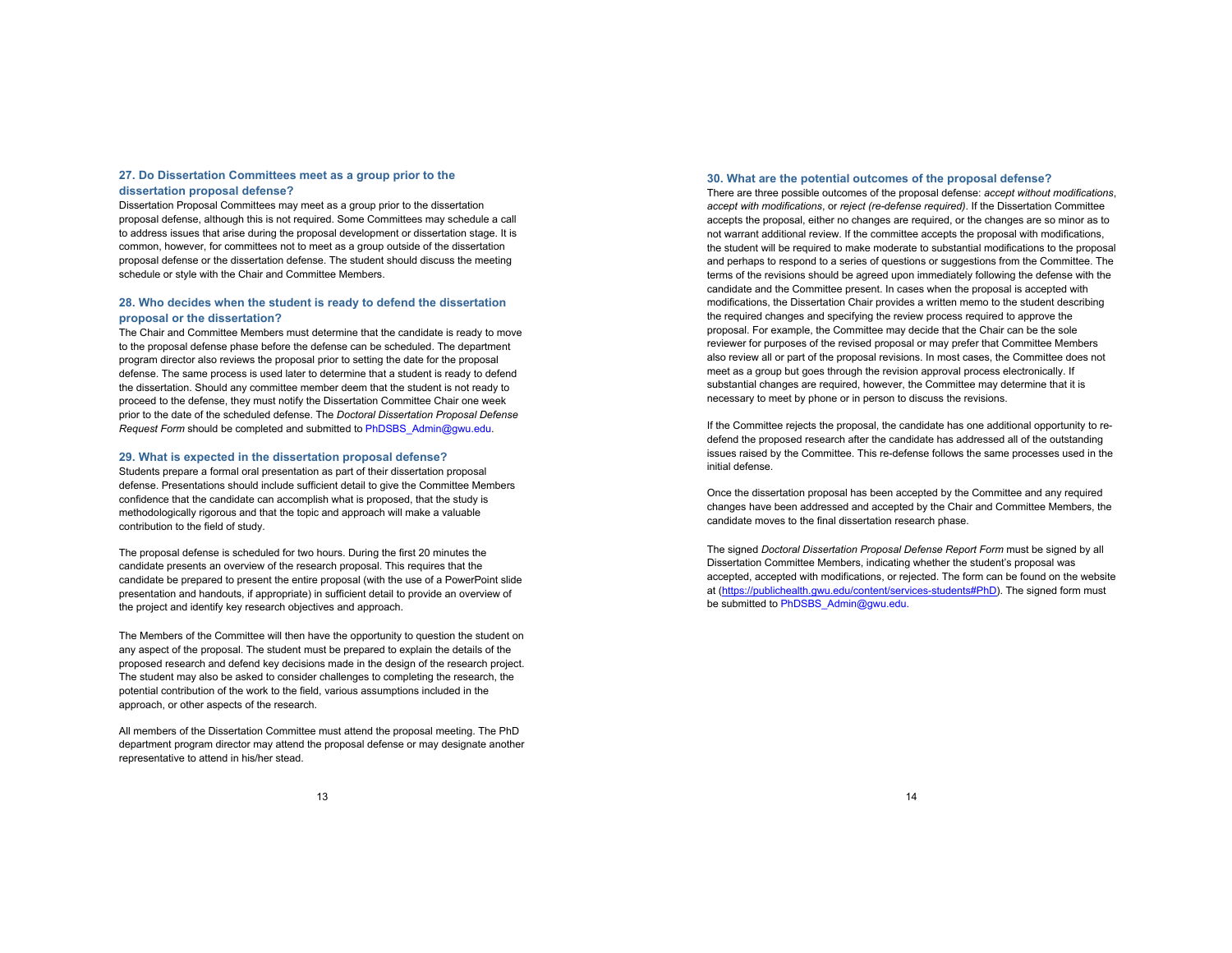# **THE DISSERTATION**

## **31. After a student has defended the dissertation proposal, what are the requirements with regard to registering for credits?**

All PhD students must be registered for at least one credit of coursework or dissertation research to maintain active status in the PhD program each fall and spring semester. Students who have completed all credit requirements of the program but need additional time to work on their dissertation research may register for Continuous Enrollment at a nominal registration fee. Continuous Enrollment is available only to students who have completed all coursework, including dissertation research credits.

*NOTE: Continuing Research and Continuous Enrollment have different purposes and different fees. See PhD Handbook for further explanation.*

#### **32. What is the format for the dissertation?**

The dissertation process involves students completing an original investigation to make a contribution to the field of social and behavioral sciences. Through this process, the student will demonstrate a substantive command of a subject area and develop research questions that fill a necessary scholarly gap. This educational will provide a forum for students to demonstrate their mastery of the PhD program competencies, skills, and knowledge.

The *dissertation requires at least two manuscripts* that should be of publishable quality as agreed upon by all members of the student's committee. The manuscripts do not need to be submitted for publication prior to the student's defense. The dissertation must include additional components with the following overall structure:

- **Introduction**: This chapter should include an overview of the research questions addressed in the dissertation, the rationale for these questions, the scholarly gap being addressed, and a conceptual or theoretical model. The chapter should include a literature review that is more extensive than what would be included in published manuscripts.
- **Manuscripts**: One chapter for each of at least two publishable manuscripts. These chapters should be formatted for submission to a peer-reviewed journal with only minor style changes
- **Discussion**: This chapter should integrate findings from all of the manuscript chapters, discuss the strengths and weaknesses of the overall dissertation project, and suggest directions for future research
- **Appendices**: This should include supplemental material (text, graphical or analytic) that, due to space limitations, could not be included in the journal articles but are essential for demonstrating mastery of key concepts, methods, or public health contributions. These may include questionnaires or other instruments or supplementary tables or other materials related to the manuscript chapters. Within the "Methods" Appendix, please include details about Study Procedures

and Sampling and Measures, including details on the construction of variables as well as evidence for each construct's validity and reliability when applicable.

#### **33. Publication and Authorship**

Students who wish to submit manuscripts that are part of their dissertation to peerreviewed journals prior to the dissertation defense may do so only with the permission of all of their dissertation committee members. The committee chair and the student must allow for adequate time for committee member review of the materials.

Consistent with authorship guidelines in the field and the collaborative nature of the dissertation project, the committee chair is usually included as a co-author if the manuscripts in the student's dissertation are submitted for publication. Other committee members may also be included as co-authors depending on their contributions. Students are encouraged to begin discussing authorship guidelines with their committee chair at the start of the dissertation writing process. Committee chairs are encouraged to help the student negotiate authorship roles with the committee members and other contributors.

# **THE DISSERTATION DEFENSE**

#### **34. When is the student ready to move to the oral defense?**

The candidate should work closely with his or her Dissertation Chair as he or she conducts the research and prepares manuscripts. Students may submit the full dissertation draft to the Dissertation Committee for review and written comments a minimum of 13 weeks prior to the anticipated defense date allowing enough time for the student to respond to comments and make revisions for additional review by the Dissertation Committee.

As the time approaches to defend the dissertation, the candidate should work with the Committee, outside Readers and the program director to set a date and time for the dissertation defense and reserve a location and the necessary equipment for presenting the dissertation slides or other materials. (Note that different locations may have different capabilities in terms of technology or technical support.) A final FULL copy of the dissertation document must be sent to all committee members at least four to eight weeks prior to this scheduled date. Should any committee member deem that the student is not ready to proceed to the defense, they must notify the Dissertation Committee Chair one week prior to the date of the scheduled defense. The candidate may work with the department program director or assigned department administrative resources to coordinate logistics. It is highly recommended to test, in advance, any technology planned to be used, particularly if any Committee Members or Readers will be participating via remote access.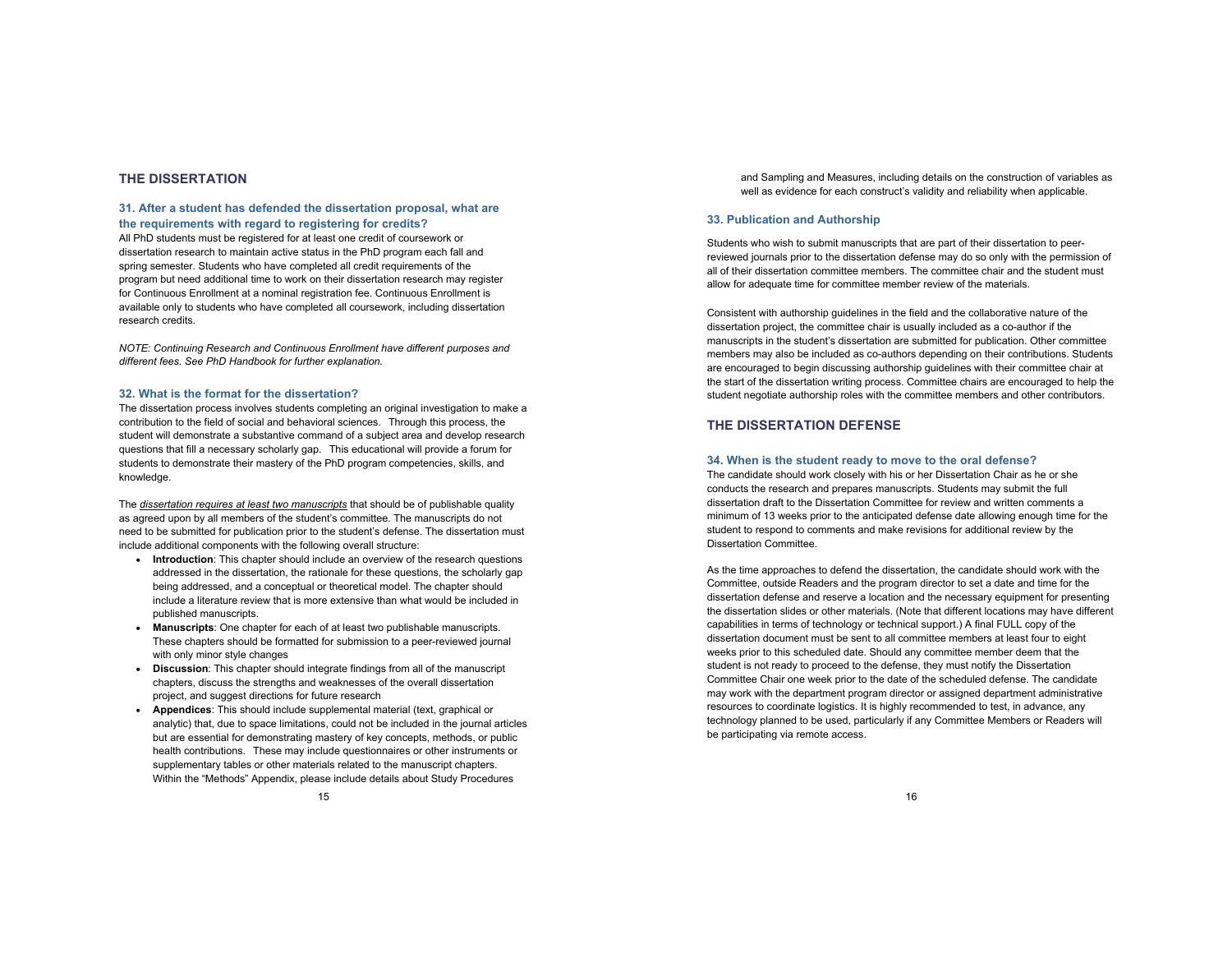# **35. How much time should students give Committee Members and**

**Readers to review the dissertation?** 

Students must submit the final dissertation draft, to Readers and Committee Members by **a minimum of four to eight weeks before the dissertation defense date**.

Should students and the Dissertation Chair opt to receive feedback from committee members, a 3-4 week review period is required for feedback from Dissertation Committee Members on chapters or sections of the proposal or dissertation prior to the review of the full dissertation. Students should take review periods into consideration when developing their research plan and timetable. During this review period, it is a good time to complete and submit the *Doctoral Final Dissertation Defense Request Form* to PhDSBS\_Admin@gwu.edu.

#### **36. How long is the oral dissertation defense?**

The oral dissertation defense is generally scheduled for two hours.

#### **37. Who generally attends the dissertation defense?**

The Dissertation Committee and Readers attend the dissertation defense. The department PhD director or other representative from the program presides over the meeting. The person who presides over the dissertation does not serve as an examiner.

Often, other students and faculty, or guests from outside of the department or university, also attend. Family and friends are often in attendance for the dissertation defense.

The following procedures must be completed in the weeks leading up to the scheduled defense:

- In conjunction with Dissertation Committee Chair, the department PhD Director provides approval to proceed the defense **five weeks prior to the date of the scheduled defense** (i.e., the Doctoral Final Dissertation Defense Request Form must be signed and submitted).
- The candidate must provide the program Graduate Student Assistant (GSA) with the date, time, location, headshot, and dissertation title **two weeks prior to the scheduled defense date** to ensure the defense is adequately publicized to the department and/or school.

#### **38. What happens during the defense?**

The student will deliver a 20-minute presentation (with handouts and/or slides) followed by questions from the committee members and readers on any aspect of the candidate's research. The examiners engage the student in a rigorous and collegial fashion about the research. The candidate is expected to respond to these questions in a thoughtful and thorough manner. The oral defense provides the candidate with the opportunity to expand upon the salient characteristics of the dissertation research, to identify areas for additional research, to evaluate the research methods and their strengths and limitations, and to place the work in a larger public health context.

Each member/reader will ask one question per round. Rounds of questions will continue until all committee members are satisfied (typically no more than 4 rounds). After committee members are complete with questions, the dissertation chair will invite questions from the audience. The entire process will typically take 1-1.5 hours. When questions are complete, the chair will ask the audience and student to leave the room for committee deliberation. The Dissertation Committee and Readers discuss the candidate's defense, vote on whether the candidate passed, and identify any required revisions to the dissertation.

After the deliberation is complete, the student will be invited back into the room to receive the committee's decision. It is anticipated that the entire process will take no more than 2 hours.

#### **39. Who are the voting members of the oral defense?**

The oral examination includes no fewer than five voting members—a minimum of three members of the Dissertation Committee and two outside Readers. The voting members will determine whether the dissertation is approved in its current form, approved with modifications, or not approved. All members of the Committee must participate in the oral examination. The person who presides over the dissertation defense is not a voting member.

If applicable, the student and the Dissertation Committee will identify a timetable and process for revisions as soon as deliberations are complete when the student is informed of the decision.

The *Doctoral Dissertation Defense Report Form* must be signed by all voting members of the Committee and the Readers. It should be submitted to PhD Student Records (PhDSBS\_Admin@gwu.edu).

#### **40. What is the role of the Dissertation Chair during the defense?**

The Dissertation Chair typically plays the role of advocate for the student; while Chairs may participate in questioning the candidate, it is often the case that the Chair abstains from the rounds of questioning.

# **41. What are the requirements to be registered as a student while revising my dissertation?**

Students must be registered throughout the time they are working on the dissertation, its defense, or the revision process prior to official submission as a requirement for graduation. Students cannot be cleared for graduation if they are not currently registered. Students who have satisfied all required credits may enroll for Continuous Enrollment (nominal fee) through the semester in which they will graduate.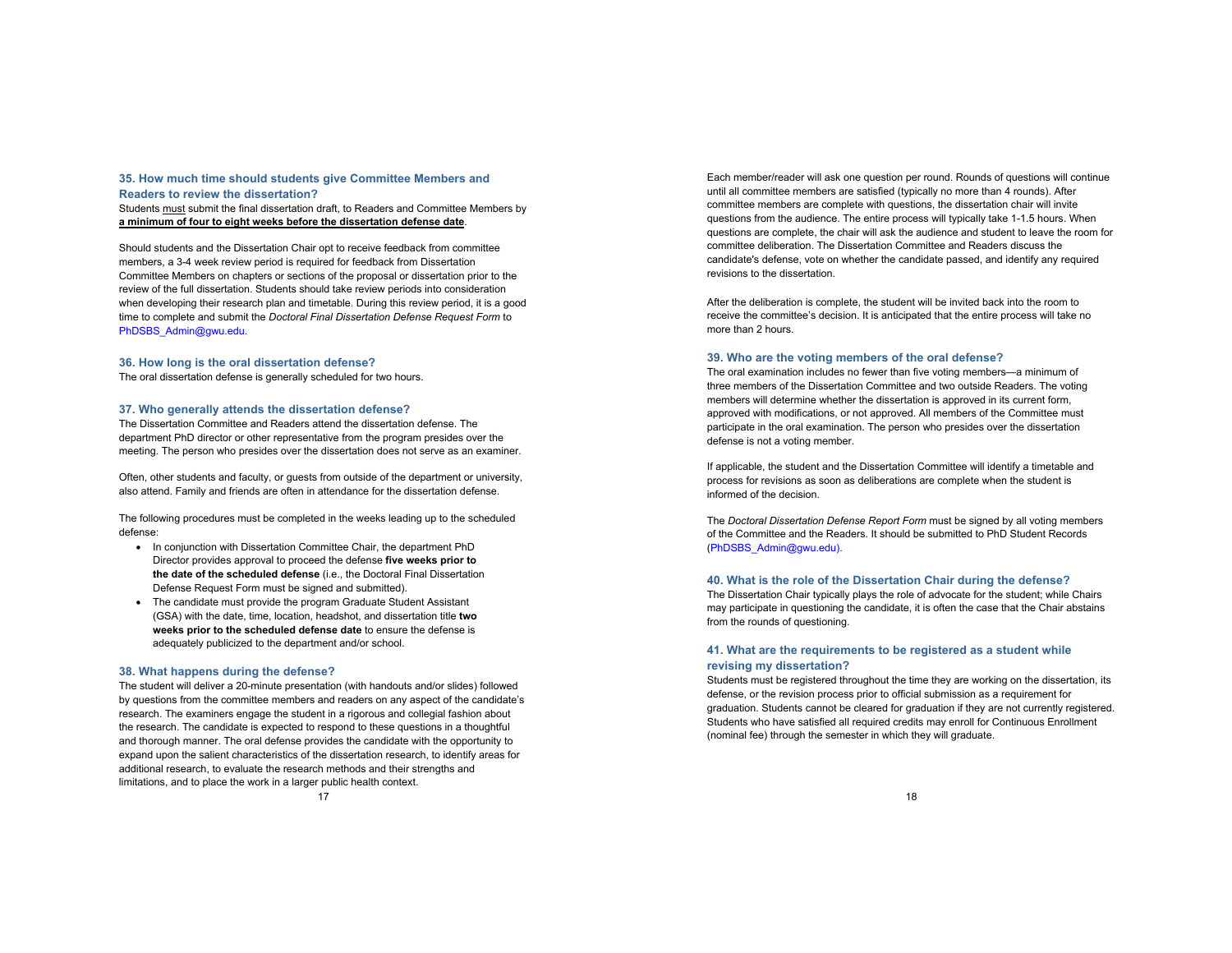# **GRADUATION**

# **42. What is the process to submit the final, approved dissertation for graduation?**

The candidate must complete any revisions and receive final approval from the Dissertation Committee before submitting the dissertation electronically to ProQuest/UMI. The Electronic Thesis/Dissertation (ETD) replaces the bound dissertation, which is no longer accepted at GWU. At the time of approval, the PhD Director concurrently will issue credit for the student's dissertation research credits, by completing and submitting grade change forms for all enrolled dissertation credits to Student Records.

All doctoral candidates are required to submit the final dissertation (with all the approved changes) to http://library.gwu.edu/etds/ in the semester they apply for graduation. The deadline for submission in ETD for fall, spring, and summer graduations change with each academic year, typically between 2 to 4 weeks prior to degree conferral dates. The submission deadlines can be found at https://library.gwu.edu/etd/submission-deadlines. (NOTE: To ensure you meet the deadline, it is recommended that you upload the final document **at least 5 business days prior** to the ETD submission deadline.)

*Doctoral candidates should review formatting guidelines prior to submitting the final dissertation to the Dissertation Committee.* ETD has specific formatting requirements that are the responsibility of the doctoral candidate. The final dissertation cannot be submitted to ETD unless it conforms to these requirements.

After submission, the library will check the format before forwarding the ETD to the Office of Student Affairs - Student Records. Student Records will review the ETD and confirm that all doctoral requirements have been met and submit the ETD to Proquest/UMI.

# **43. When do students officially graduate from the Milken Institute SPH at the George Washington University?**

Students may have their degrees conferred in January, May and August of each year; however, commencement is held only once -- in May of each year. Students may participate in the doctoral hooding and commencement exercises in May following completion of all of their program requirements. It is common for students who have their degrees conferred in January or August to return to campus the following May to participate in commencement ceremonies, including the doctoral hooding.

# **44. What forms must be submitted to the Office of Student Records to graduate?**

Notice to the Office of Student Records must be received according to its deadlines to be eligible to participate in commencement in May.

The application for Graduation must be completed and submitted to the SPH Office of Student Records in the semester in which you will graduate in accordance with the established deadlines. For Spring graduates, please make note of the specific deadlines to be eligible to participate in commencement in May. The Application for Graduation form should be submitted to the Office of Student Affairs - Student Records or email gwsphrecords@gwu.edu and can be found via the websitehttp://publichealth.gwu.edu/academics/forms.

Upon receipt of the Application for Graduation, Student Records will email a checklist of graduation requirements directly to the student to prepare for the audit of student records. Students should review graduation requirements carefully with the department program director before applying for graduation to be aware of what items may be missing before submitting the graduation application.